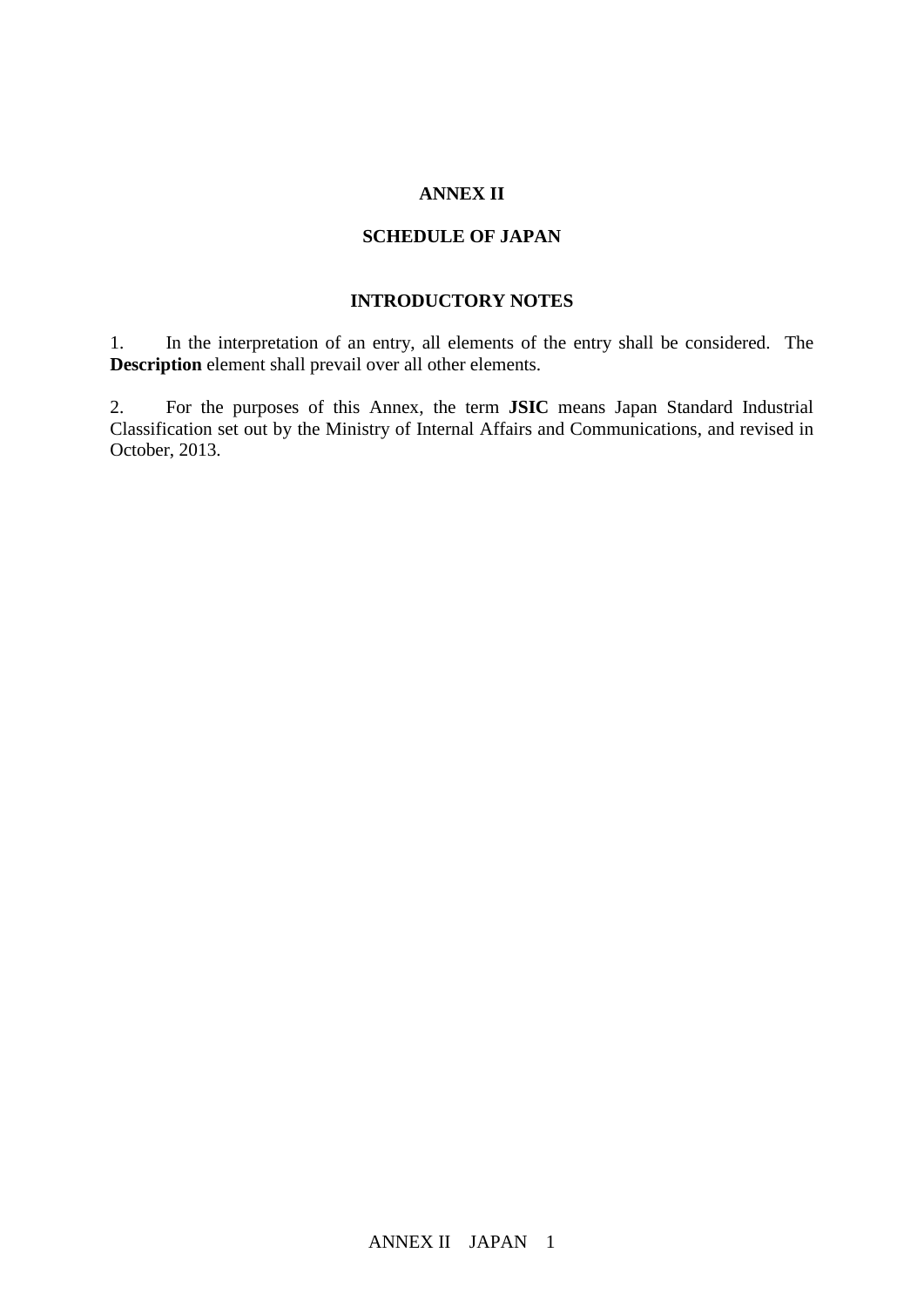**Sector:**

**Sub-Sector:**

**Industry Classification:**

**Obligations Concerned:**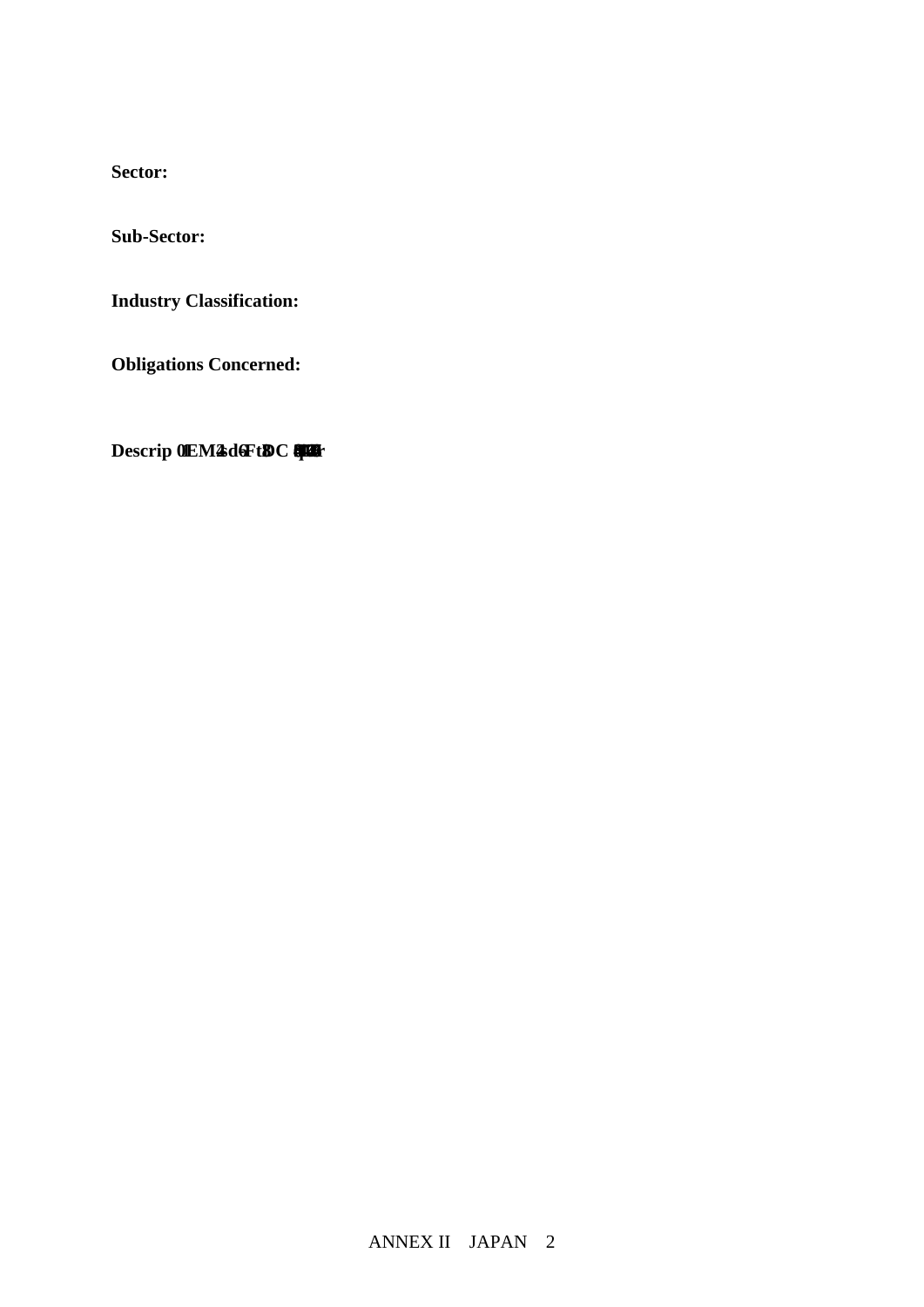| <b>Sub-Sector:</b>              |                                                                                                                                                                                                                                                                                                                                                                                                                                                                                                                                                                                                                                  |
|---------------------------------|----------------------------------------------------------------------------------------------------------------------------------------------------------------------------------------------------------------------------------------------------------------------------------------------------------------------------------------------------------------------------------------------------------------------------------------------------------------------------------------------------------------------------------------------------------------------------------------------------------------------------------|
| <b>Industry Classification:</b> |                                                                                                                                                                                                                                                                                                                                                                                                                                                                                                                                                                                                                                  |
| <b>Obligations Concerned:</b>   | National Treatment (Article 9.4 and Article 10.3)<br>Senior Management and Boards of Directors (Article 9.11)<br>Market Access (Article 10.5)<br>Local Presence (Article 10.6)                                                                                                                                                                                                                                                                                                                                                                                                                                                   |
| <b>Description:</b>             | <b>Investment and Cross-Border Trade in Services</b><br>Japan reserves the right to adopt or maintain any measure<br>relating to investments in or the supply of telegraph services,<br>betting and gambling services, manufacture of tobacco<br>products, manufacture of Bank of Japan notes, minting and sale<br>of coinage, and postal services in Japan. <sup>1, 2</sup>                                                                                                                                                                                                                                                     |
| <b>Existing Measures:</b>       | Telecommunications Business Law (Law No. 86 of 1984)<br>Supplementary Provisions, Article 5<br>Postal Law (Law No. 165 of 1947), Article 2<br>Law Concerning Correspondence Delivery Provided by<br>Private Operators (Law No. 99 of 2002)<br>Horse Racing Law (Law No. 158 of 1948), Article 1<br>Law relating to Motorboat Racing (Law No. 242 of 1951),<br>Article 2<br>Bicycle Racing Law (Law No. 209 of 1948), Article 1<br>Auto Racing Law (Law No. 208 of 1950), Article 3<br>Lottery Law (Law No. 144 of 1948), Article 4<br>The Law relating to Unit of Currency and Issue of Coin (Law<br>No. 42 of 1987), Article 10 |

All

<sup>2</sup> For the purposes of this entry tanin-no-

 $\overline{a}$ 

**Sector:** 

<sup>&</sup>lt;sup>1</sup> At the date of entry into force of this Agreement, telegraph services, betting and gambling services, manufacture of tobacco products, manufacture of Bank of Japan notes, and minting and sale of coinage in Japan are restricted to designated enterprises or governmental entities.

*shinsho-no-sotatsu*) specified in paragraph 2 of Article 4 of *Postal Law* (Law No. 165 of 1947) and correspondence delivery service (*shinshobin-no-ekimu*) within the meaning of *the Law Concerning Correspondence Delivery Provided by Private Operators* (Law No. 99 of 2002), but does not include special correspondence delivery services (*tokutei-shinshobin-ekimu*) within the meaning of the latter Law. Services not included in this definition include delivery of parcels, packages, goods, direct mail and periodicals.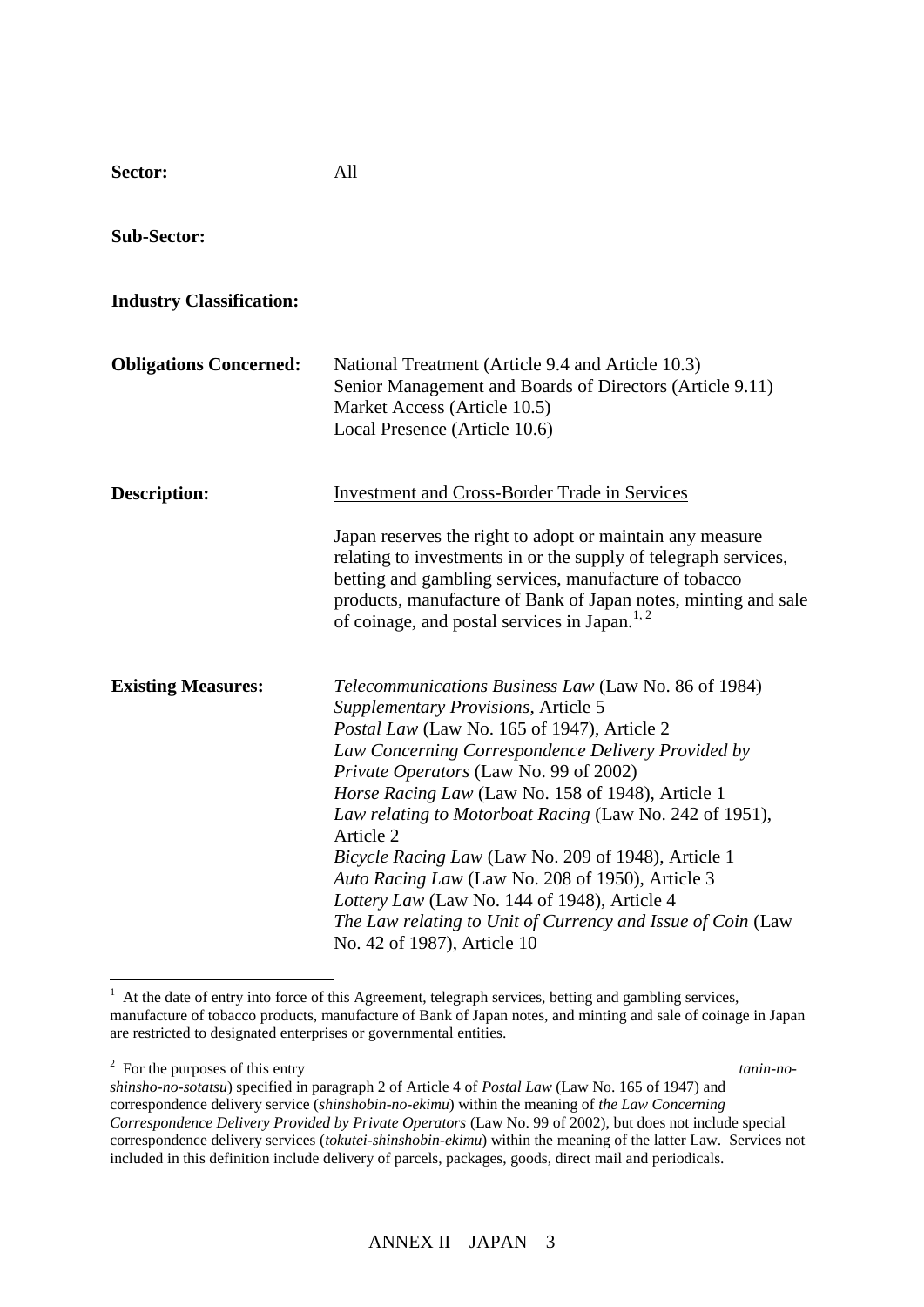*Sports Promotion Lottery Law* (Law No. 63 of 1998), Article 3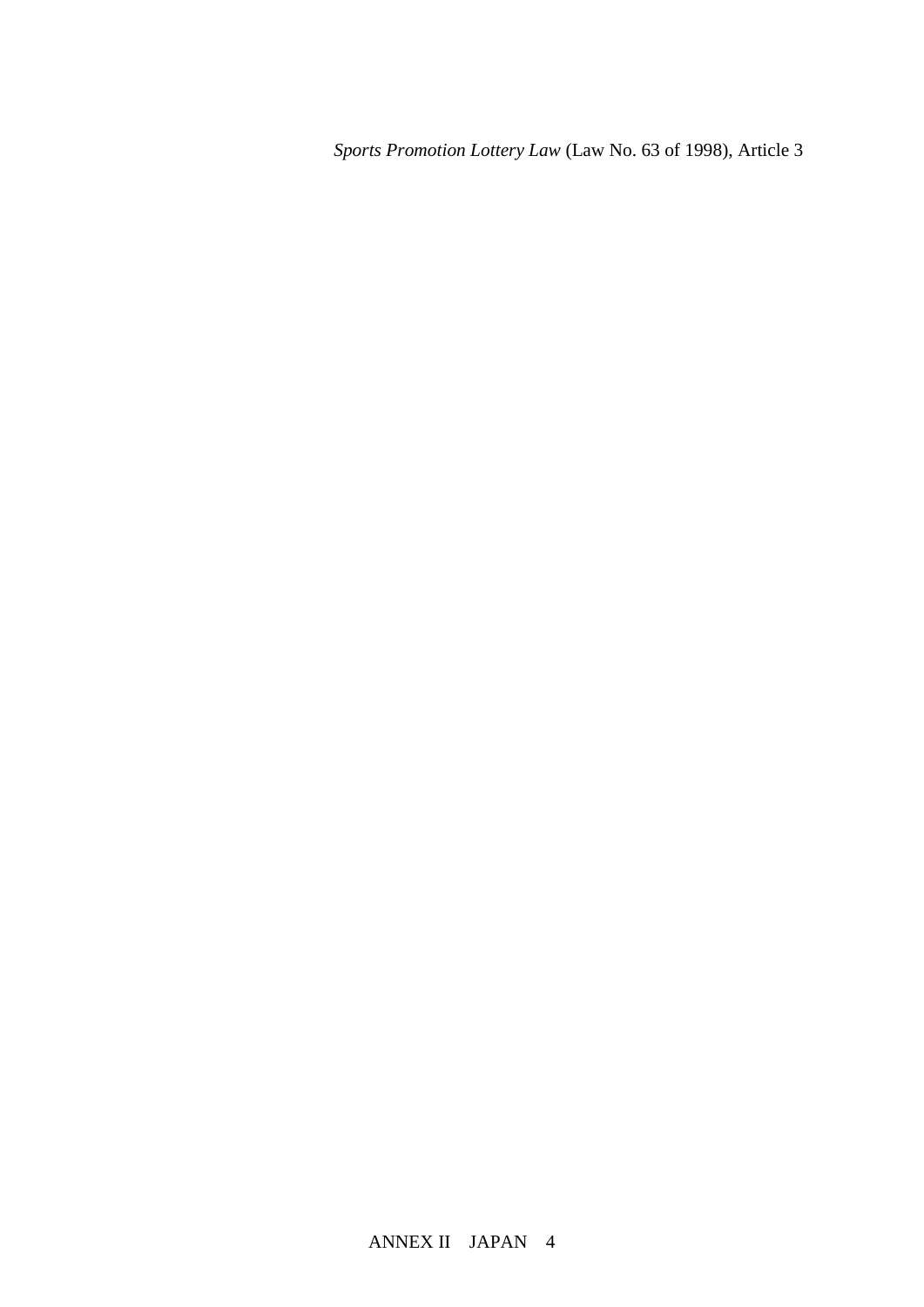| Sector:                         | All (Unrecognised or Technically Unfeasible Services)                                                                                                                                                                                                                                                                                                                                                                                                                                                                                                                                                                                                                                                                                                                   |
|---------------------------------|-------------------------------------------------------------------------------------------------------------------------------------------------------------------------------------------------------------------------------------------------------------------------------------------------------------------------------------------------------------------------------------------------------------------------------------------------------------------------------------------------------------------------------------------------------------------------------------------------------------------------------------------------------------------------------------------------------------------------------------------------------------------------|
| <b>Sub-Sector:</b>              |                                                                                                                                                                                                                                                                                                                                                                                                                                                                                                                                                                                                                                                                                                                                                                         |
| <b>Industry Classification:</b> |                                                                                                                                                                                                                                                                                                                                                                                                                                                                                                                                                                                                                                                                                                                                                                         |
| <b>Obligations Concerned:</b>   | Market Access (Article 10.5)                                                                                                                                                                                                                                                                                                                                                                                                                                                                                                                                                                                                                                                                                                                                            |
| <b>Description:</b>             | <b>Cross-Border Trade in Services</b><br>Japan reserves the right to adopt or maintain any measure<br>relating to services other than those recognised or other than<br>those that should have been recognised by the Government of<br>Japan owing to the circumstances at the date of entry into force<br>of this Agreement.<br>Any services classified positively and explicitly in JSIC or<br>CPC, at the date of entry into force of this Agreement should<br>have been recognised by the Government of Japan at that time.<br>Japan reserves the right to adopt or maintain any measure<br>relating to the supply of services in any mode of supply in<br>which those services were not technically feasible at the date of<br>entry into force of this Agreement. |
| <b>Existing Measures:</b>       |                                                                                                                                                                                                                                                                                                                                                                                                                                                                                                                                                                                                                                                                                                                                                                         |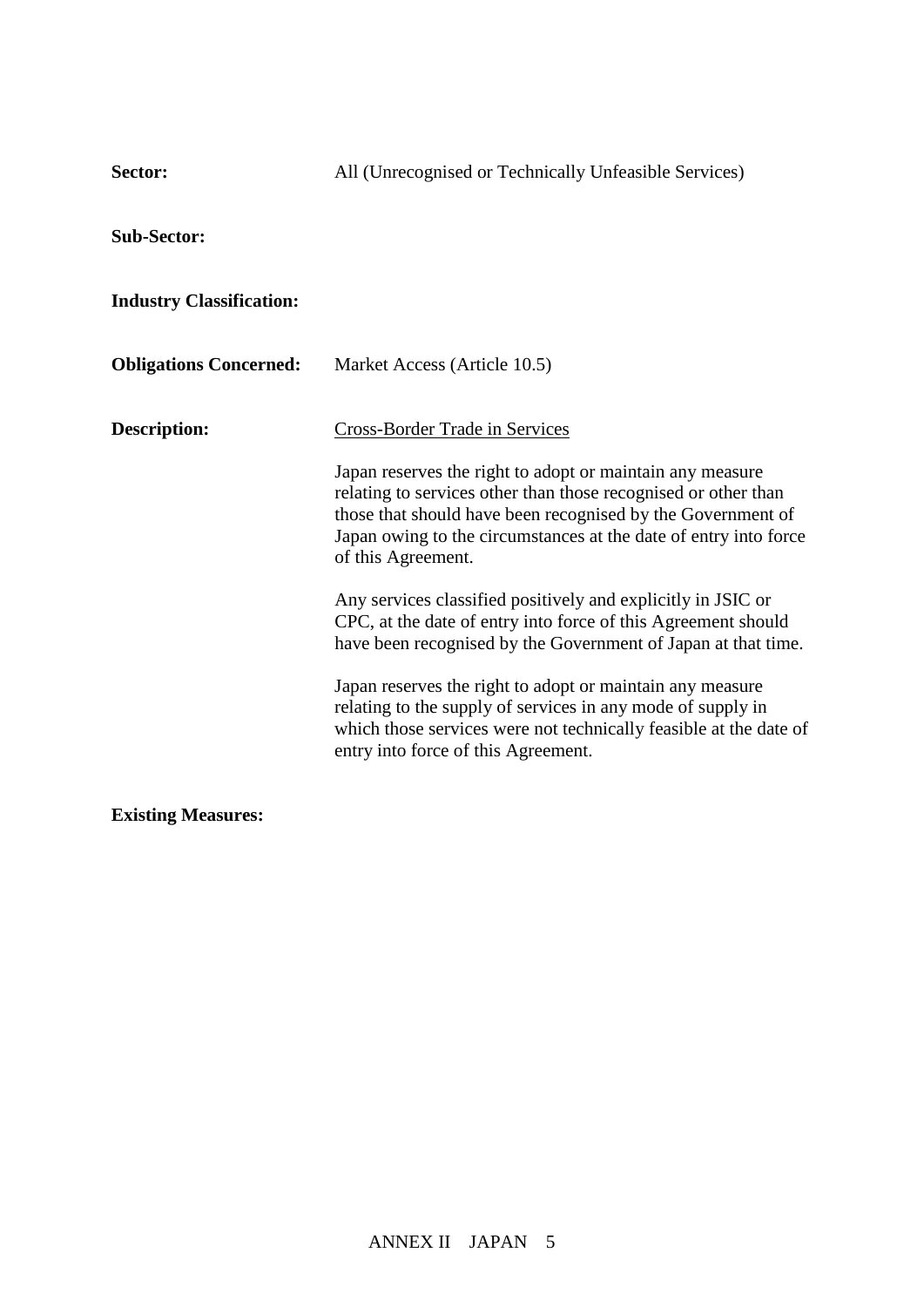| Sector:                         | Aerospace Industry |                                                                                                                                                                                                                                  |
|---------------------------------|--------------------|----------------------------------------------------------------------------------------------------------------------------------------------------------------------------------------------------------------------------------|
| <b>Sub-Sector:</b>              | Space industry     |                                                                                                                                                                                                                                  |
| <b>Industry Classification:</b> |                    |                                                                                                                                                                                                                                  |
| <b>Obligations Concerned:</b>   |                    | National Treatment (Article 9.4 and Article 10.3)<br>Performance Requirements (Article 9.10)<br>Senior Management and Boards of Directors (Article 9.11)<br>Market Access (Article 10.5)<br>Local Presence (Article 10.6)        |
| <b>Description:</b>             |                    | <b>Investment and Cross-Border Trade in Services</b><br>Japan reserves the right to adopt or maintain any measure<br>relating to the investments in space industry.<br>Japan reserves the right to adopt or maintain any measure |
|                                 | (a)                | relating to the supply of services in space industry, including:<br>services based on technological inducement<br>contracts for importing technology for<br>development, production or use;                                      |
|                                 | (b)                | production services on fee or contract basis;                                                                                                                                                                                    |
|                                 | (c)                | repair and maintenance services; and                                                                                                                                                                                             |
|                                 | (d)                | space transportation services.                                                                                                                                                                                                   |
| <b>Existing Measures:</b>       |                    | Foreign Exchange and Foreign Trade Law (Law No. 228 of<br>1949), Article 27 and Article 30                                                                                                                                       |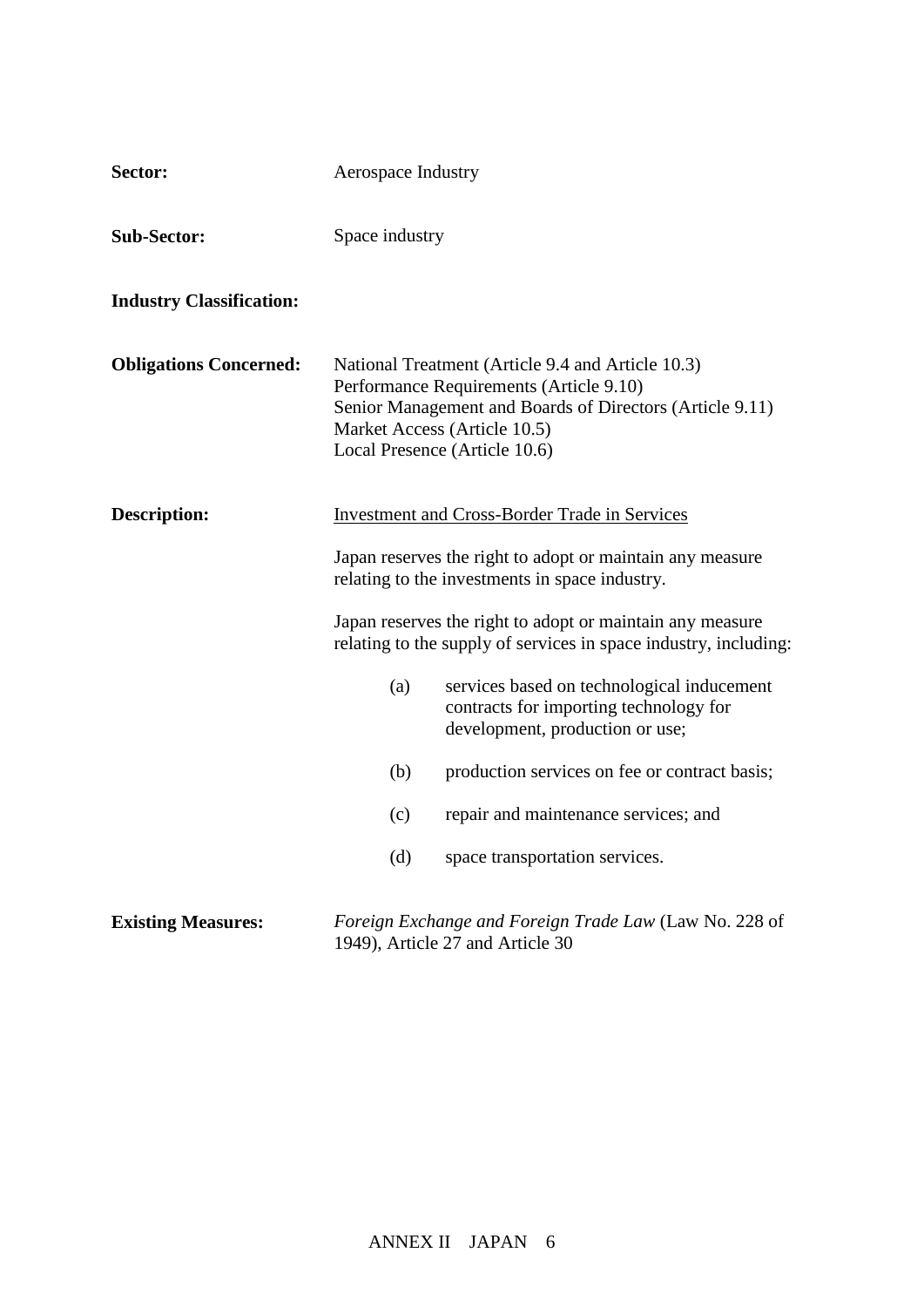| Sector:                         | Arms and Explosives Industry                                                                                                                                                                                                                                                              |
|---------------------------------|-------------------------------------------------------------------------------------------------------------------------------------------------------------------------------------------------------------------------------------------------------------------------------------------|
| <b>Sub-Sector:</b>              | Arms industry<br>Explosives manufacturing industry                                                                                                                                                                                                                                        |
| <b>Industry Classification:</b> |                                                                                                                                                                                                                                                                                           |
| <b>Obligations Concerned:</b>   | National Treatment (Article 9.4 and Article 10.3)<br>Performance Requirements (Article 9.10)<br>Senior Management and Boards of Directors (Article 9.11)<br>Market Access (Article 10.5)<br>Local Presence (Article 10.6)                                                                 |
| <b>Description:</b>             | <b>Investment and Cross-Border Trade in Services</b>                                                                                                                                                                                                                                      |
|                                 | Japan reserves the right to adopt or maintain any measure<br>relating to the investment in the arms industry and explosives<br>manufacturing industry.                                                                                                                                    |
|                                 | Japan reserves the right to adopt or maintain any measure<br>relating to the supply of services in the arms industry and<br>explosives manufacturing industry, including:                                                                                                                 |
|                                 | services based on technological inducement<br>(a)<br>contracts for importing technology for<br>development, production or use;                                                                                                                                                            |
|                                 | (b)<br>production services on fee or contract basis; and                                                                                                                                                                                                                                  |
|                                 | repair and maintenance services.<br>(c)                                                                                                                                                                                                                                                   |
| <b>Existing Measures:</b>       | <i>Ordnance Manufacturing Law</i> (Law No. 145 of 1953), Article<br>$\mathcal{D}$<br>Foreign Exchange and Foreign Trade Law (Law No. 228 of<br>1949), Article 27 and Article 30<br>Cabinet Order on Foreign Direct Investment (Cabinet Order<br>No. 261 of 1980), Article 3 and Article 5 |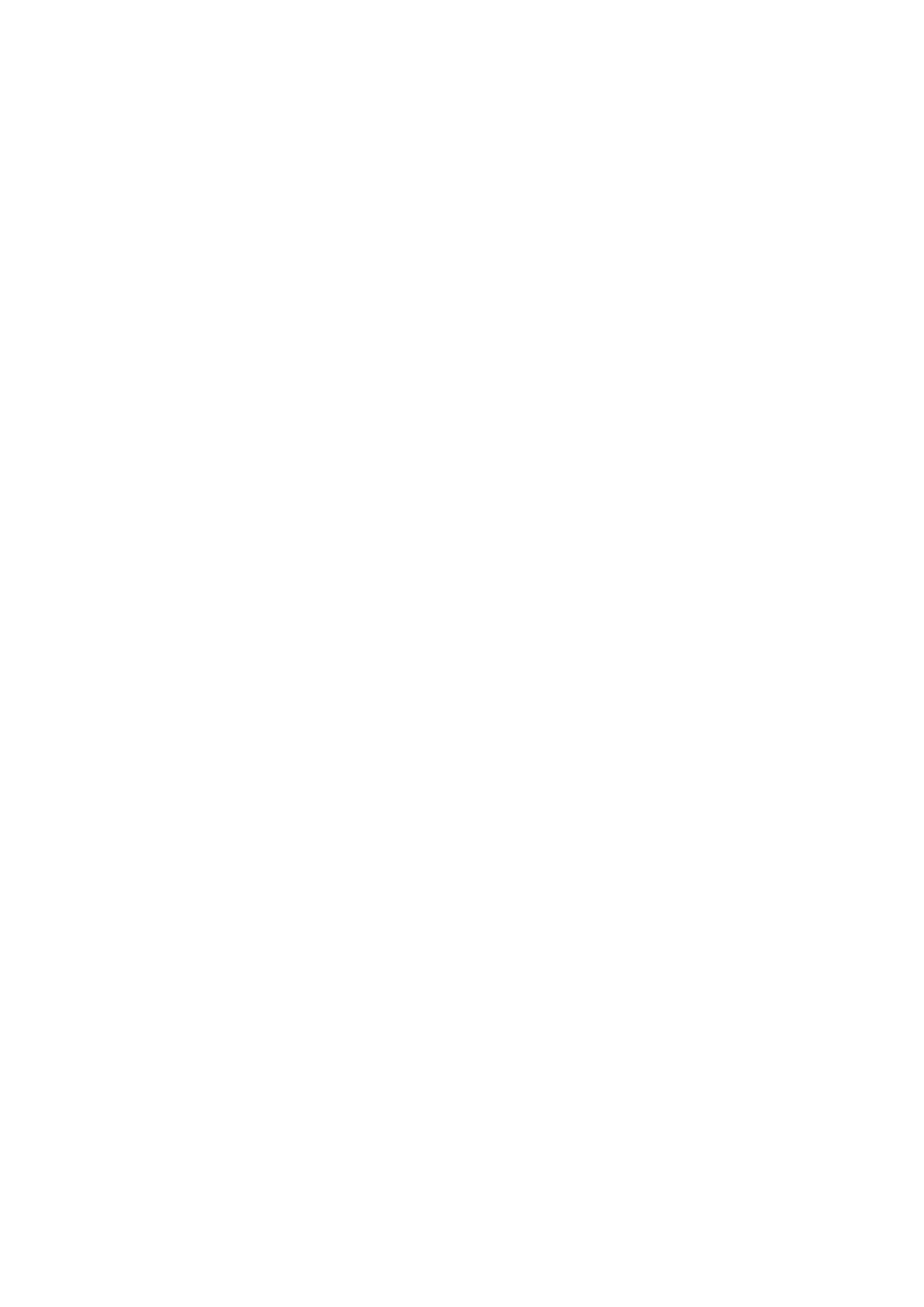| Sector:                         | <b>Education, Learning Support</b>                                                                                                                                                                                                                                                                                            |
|---------------------------------|-------------------------------------------------------------------------------------------------------------------------------------------------------------------------------------------------------------------------------------------------------------------------------------------------------------------------------|
| <b>Sub-Sector:</b>              | Primary and secondary educational services                                                                                                                                                                                                                                                                                    |
| <b>Industry Classification:</b> |                                                                                                                                                                                                                                                                                                                               |
| <b>Obligations Concerned:</b>   | National Treatment (Article 9.4 and Article 10.3)<br>Market Access (Article 10.5)<br>Local Presence (Article 10.6)                                                                                                                                                                                                            |
| <b>Description:</b>             | <b>Investment and Cross-Border Trade in Services</b><br>Japan reserves the right to adopt or maintain any measure<br>relating to investments or the supply of primary and secondary<br>educational services.                                                                                                                  |
| <b>Existing Measures:</b>       | Fundamental Law of Education (Law No. 120 of 2006), Article<br>6<br>School Education Law (Law No. 26 of 1947), Article 2<br>Private School Law (Law No. 270 of 1949), Article 3<br>Law Concerning Advancement of Comprehensive Service<br>Related to Education, Child Care, etc. of Preschool Children<br>(Law No.77 of 2005) |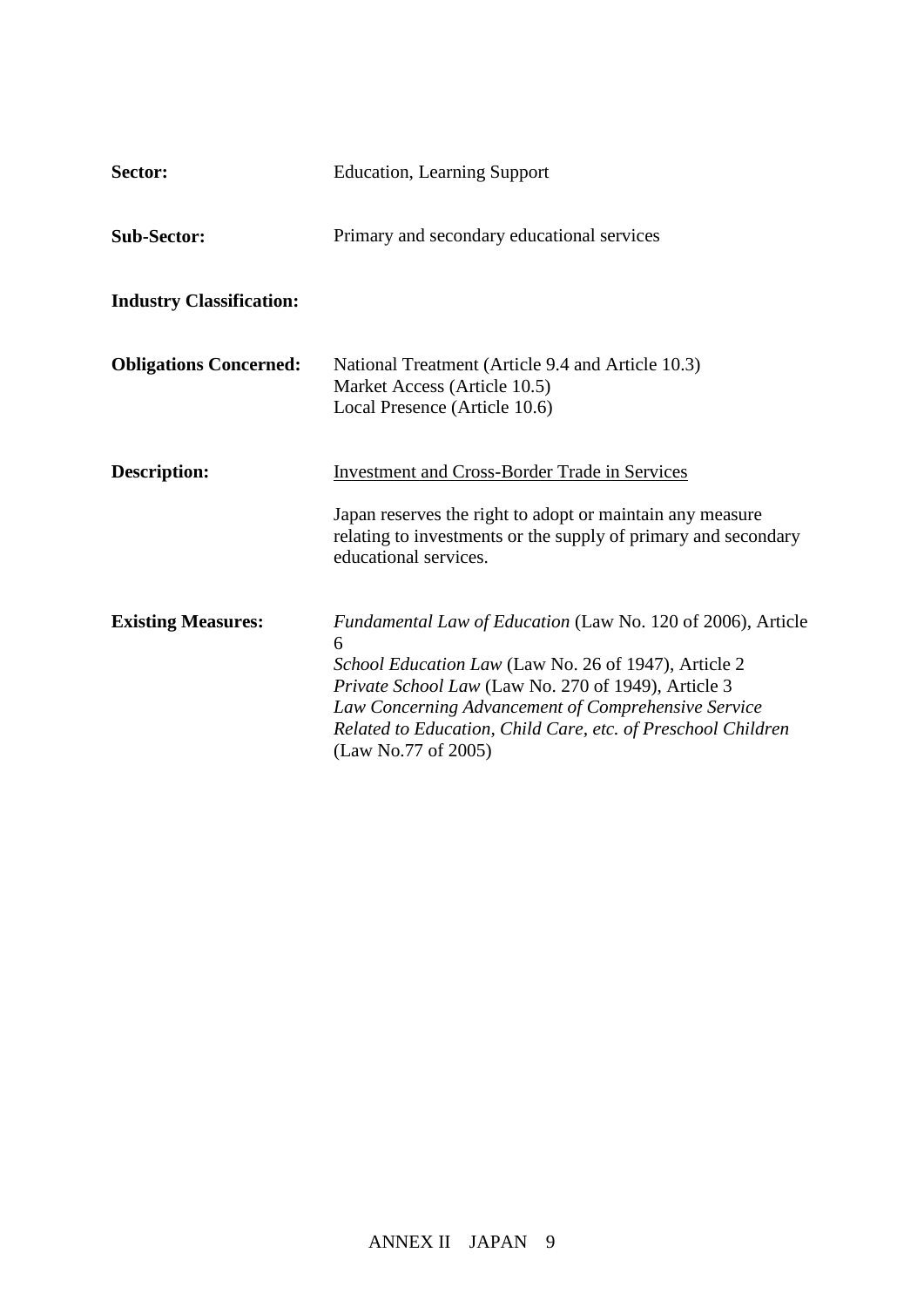| Sector:                                     | Energy                                                                 |
|---------------------------------------------|------------------------------------------------------------------------|
|                                             |                                                                        |
| <b>Sub-Sector:</b>                          | Electricity utility industry                                           |
|                                             | Gas utility industry                                                   |
|                                             | Nuclear energy industry                                                |
|                                             |                                                                        |
| <b>Industry Classification<sup>3</sup>:</b> | JSIC $0519*^1$ Miscellaneous metal mining                              |
|                                             | JSIC 2391 Nuclear fuel                                                 |
|                                             | JSIC $281^{*2}$ Electronic devices                                     |
|                                             | JSIC $282^{*2}$ Electronic parts                                       |
|                                             | JSIC $289*^2$ Miscellaneous electronic parts, devices and              |
|                                             | electronic circuits                                                    |
|                                             | JSIC $291*^2$ Electrical generating, transmission, and                 |
|                                             | distribution apparatus                                                 |
|                                             | JSIC $292*^2$ Industrial electrical apparatus                          |
|                                             | JSIC $2952*^2$ Primary batteries (dry and wet)                         |
|                                             | JSIC $296*^2$ Electronic equipment                                     |
|                                             | JSIC $297*^2$ Electric measuring instruments                           |
|                                             | JSIC 299 <sup>*2</sup> Miscellaneous electrical machinery equipment    |
|                                             | and supplies                                                           |
|                                             | JSIC $30*^2$ Manufacture of information and communication              |
|                                             | electronics equipment                                                  |
|                                             | JSIC $313^{2}$ Shipbuilding and repairing, and marine engines          |
|                                             | JSIC 3159 <sup>*2</sup> Miscellaneous industrial trucks and parts and  |
|                                             | accessories                                                            |
|                                             | JSIC 3199 <sup>*2</sup> Transportation equipment, n.e.c                |
|                                             | JSIC 33 Production, transmission and distribution of                   |
|                                             | electricity                                                            |
|                                             | JSIC 34 Production and distribution of gas                             |
|                                             | JSIC 8899 $*^2$ Waste disposal business, n.e.c.                        |
|                                             | JSIC 9011 $*^2$ General machine repair shops, except                   |
|                                             | construction and mining machinery                                      |
|                                             | JSIC 902 <sup>*2</sup> Electrical machinery, apparatus, appliances and |
|                                             | supplies repair shop                                                   |
|                                             |                                                                        |
| <b>Obligations Concerned:</b>               | National Treatment (Article 9.4 and Article 10.3)                      |
|                                             | Performance Requirements (Article 9.10) <sup>4</sup>                   |

<sup>&</sup>lt;sup>3</sup> An asterisk (\*1) on the JSIC number indicates that the activities covered by this entry under such number are limited to nuclear materials. An asterisk (\*2) on the JSIC number indicates that the activities covered by this entry under such number are limited to the activities related to the nuclear energy industry.

<sup>4</sup> With respect to the obligation under Article 9.10 (Performance Requirements), this entry applies only to measures which are not inconsistent with the obligations under *the Agreement on Trade-Related Investment Measures*.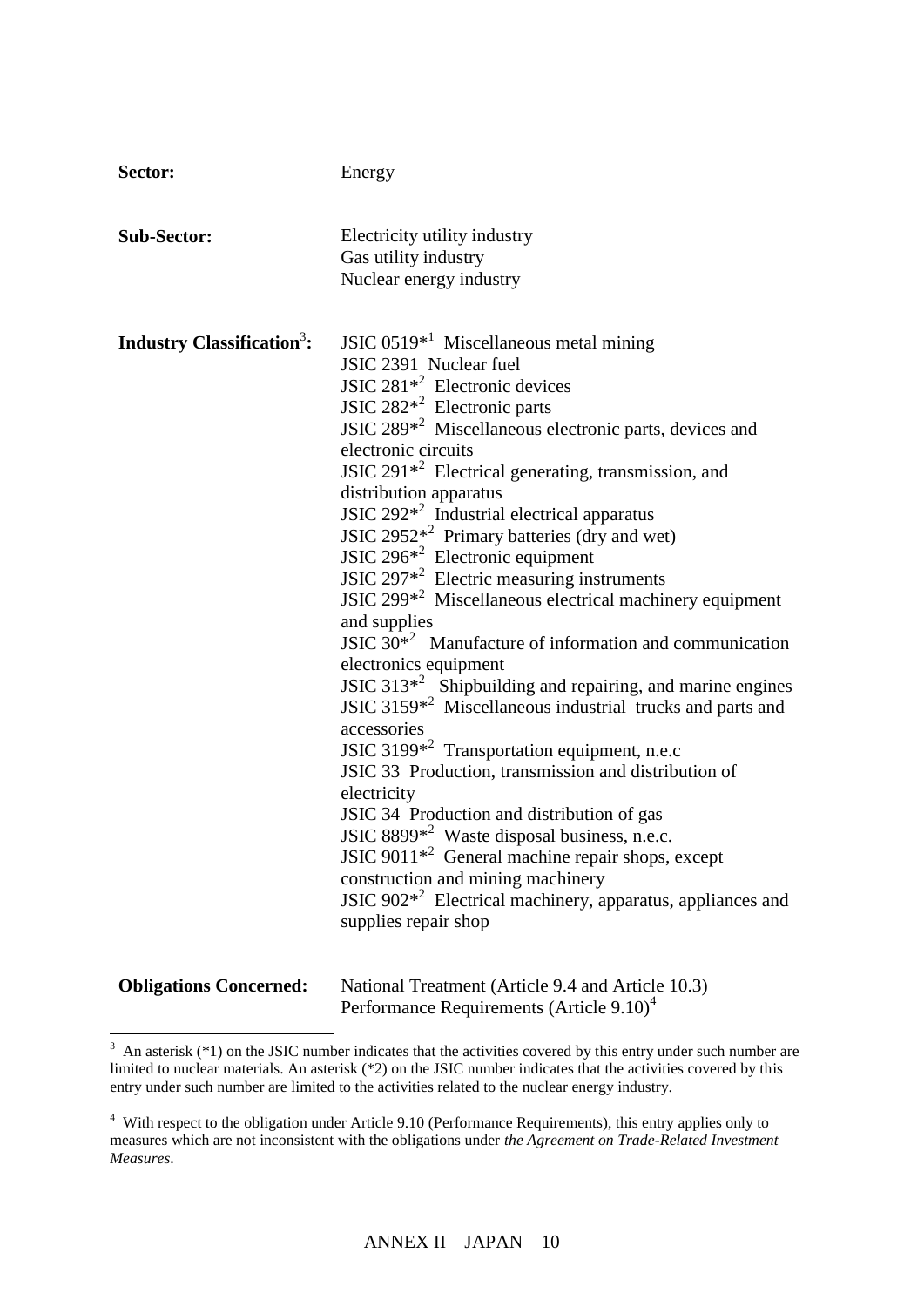|                           | Senior Management and Boards of Directors (Article 9.11)<br>Most-Favoured-Nation Treatment (Article 10.4)<br>Market Access (Article 10.5)<br>Local Presence (Article 10.6)                                                                                                                                                                                                                                              |
|---------------------------|-------------------------------------------------------------------------------------------------------------------------------------------------------------------------------------------------------------------------------------------------------------------------------------------------------------------------------------------------------------------------------------------------------------------------|
| Description:              | <b>Investment and Cross-Border Trade in Services</b>                                                                                                                                                                                                                                                                                                                                                                    |
|                           | Japan reserves the right to adopt or maintain any measure<br>relating to investments or the supply of services in the energy                                                                                                                                                                                                                                                                                            |
| <b>Existing Measures:</b> | <i>Foreign Exchange and Foreign Trade Law (Law No. 228 of</i><br>1949), Article 27 and Article 30<br>Cabinet Order on Foreign Direct Investment (Cabinet Order<br>No. 261 of 1980), Article 3 and Article 5<br><i>Electricity Business Law</i> (Law No.170 of 1964), Article 5<br>Gas Business Law (Law No.51 of 1954), Article 5<br>Specified Radioactive Waste Final Disposal Law (Law No.<br>117 of 2000), Chapter 5 |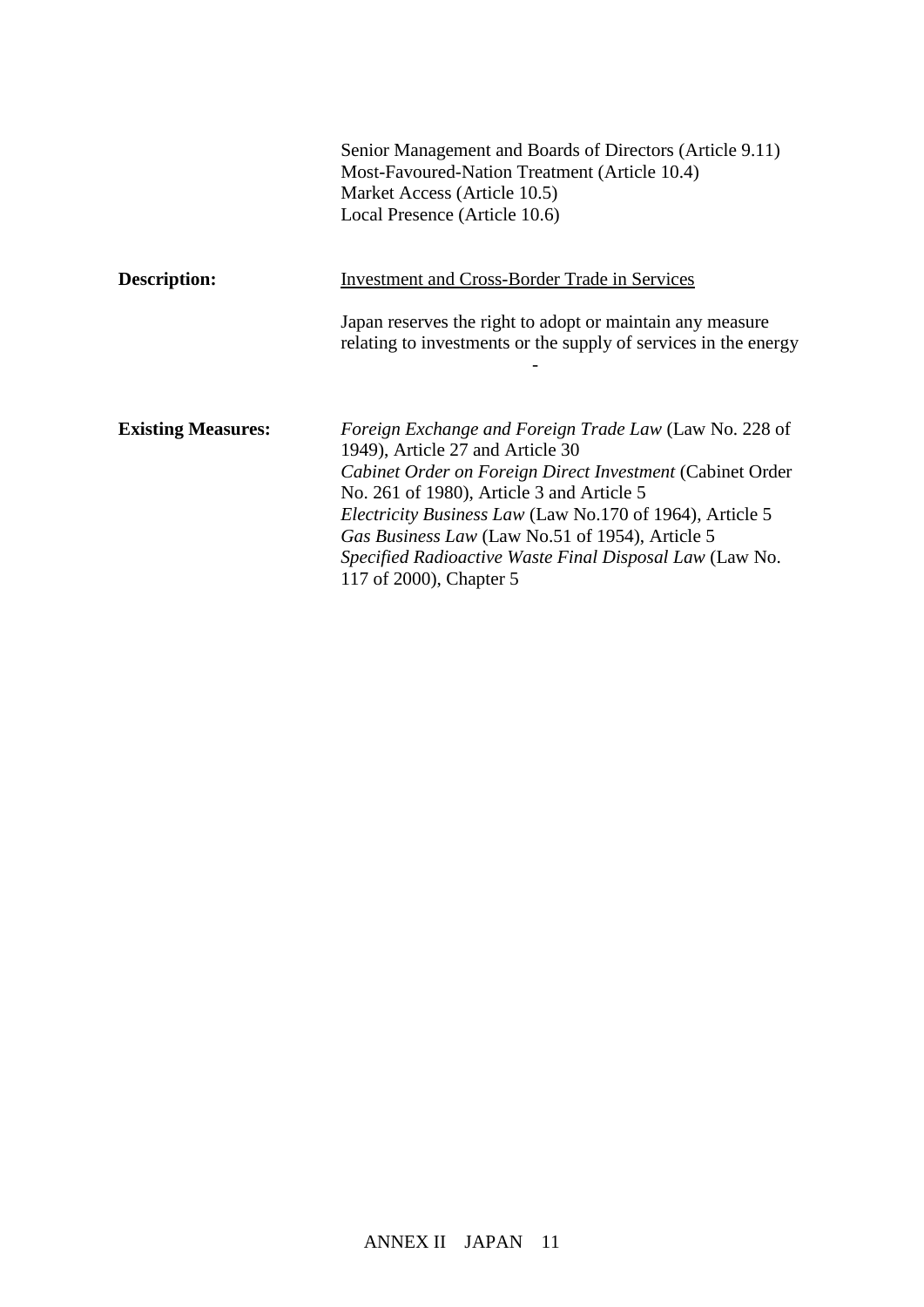| Sector:                         |                   | Fisheries and Services incidental to Fisheries                                                                                                                                                                                                                                             |
|---------------------------------|-------------------|--------------------------------------------------------------------------------------------------------------------------------------------------------------------------------------------------------------------------------------------------------------------------------------------|
| <b>Sub-Sector:</b>              |                   | Fisheries within the territorial sea, internal waters, exclusive<br>economic zone and continental shelf                                                                                                                                                                                    |
| <b>Industry Classification:</b> |                   |                                                                                                                                                                                                                                                                                            |
| <b>Obligations Concerned:</b>   |                   | National Treatment (Article 9.4 and Article 10.3)<br>Most-Favoured-Nation Treatment (Article 9.5 and Article 10.4)<br>Performance Requirements (Article 9.10)<br>Senior Management and Boards of Directors (Article 9.11)<br>Market Access (Article 10.5)<br>Local Presence (Article 10.6) |
| <b>Description:</b>             |                   | <b>Investment and Cross-Border Trade in Services</b>                                                                                                                                                                                                                                       |
|                                 |                   | Japan reserves the right to adopt or maintain any measure<br>relating to investments or the supply of services in fisheries in<br>the territorial sea, internal waters, exclusive economic zone,<br>and continental shelf of Japan.                                                        |
|                                 |                   | For the purposes of this entry<br>work of taking and cultivation of aquatic resources, including<br>the following fisheries related services:                                                                                                                                              |
|                                 | (a)               | investigation of aquatic resources without taking<br>such resources;                                                                                                                                                                                                                       |
|                                 | (b)               | luring of aquatic resources;                                                                                                                                                                                                                                                               |
|                                 | (c)               | preservation and processing of fish catches;                                                                                                                                                                                                                                               |
|                                 | (d)               | transportation of fish catches and fish products;<br>and                                                                                                                                                                                                                                   |
|                                 | (e)               | provision of supplies to other vessels used for<br>fisheries.                                                                                                                                                                                                                              |
| <b>Existing Measures:</b>       | 1949), Article 27 | Foreign Exchange and Foreign Trade Law (Law No. 228 of<br>Cabinet Order on Foreign Direct Investment (Cabinet Order                                                                                                                                                                        |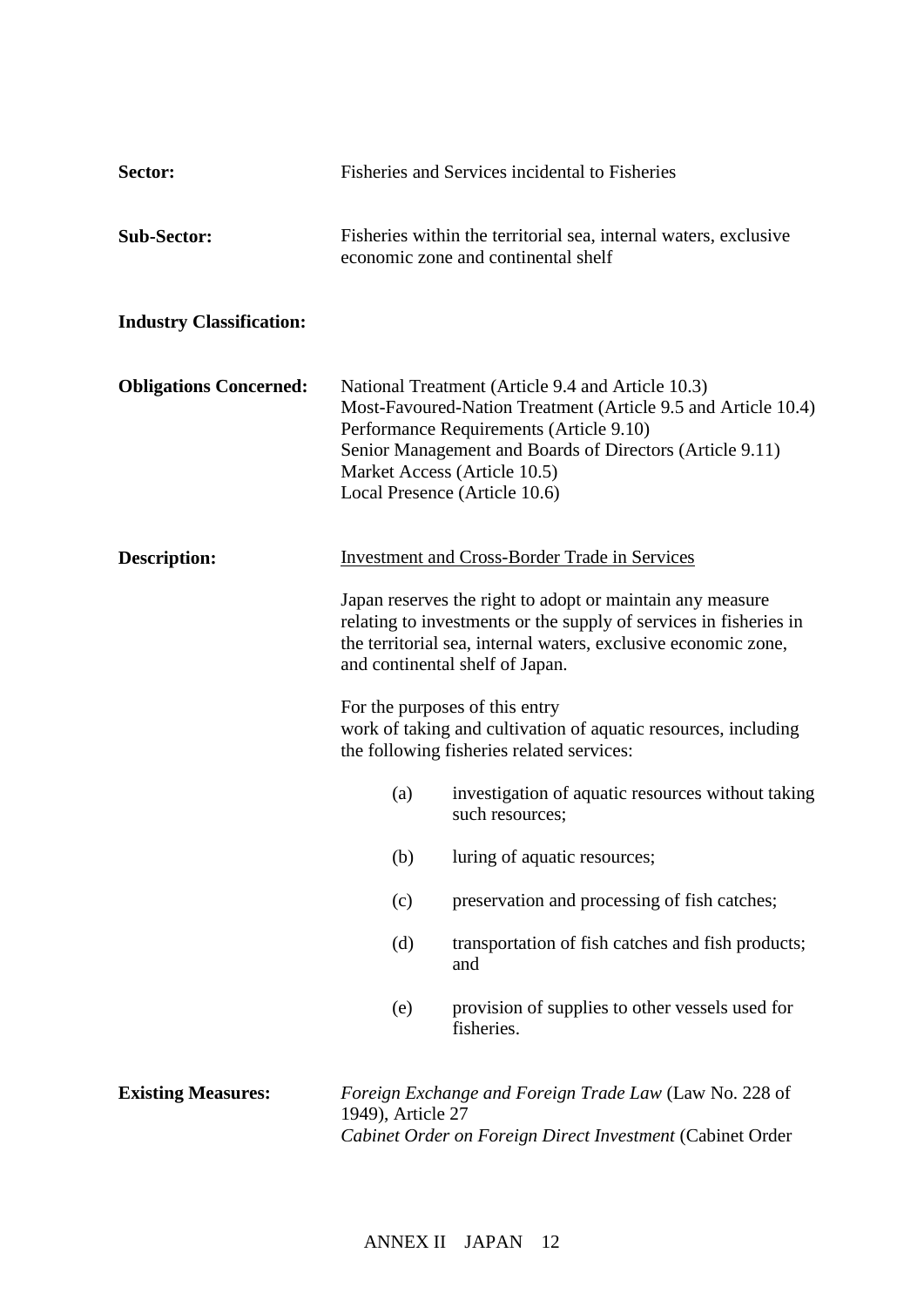No. 261 of 1980), Article 3 *Law for Regulation of Fishing Operation by Foreign Nationals*  (Law No. 60 of 1967), Article 3, Article 4 and Article 6 *Law Concerning the Exercise of Sovereign Rights concerning Fisheries in the Exclusive Economic Zones* (Law No. 76 of 1996), Article 4, Article 5, Article 7, Article 8, Article 9, Article 10, Article 11, Article 12 and 14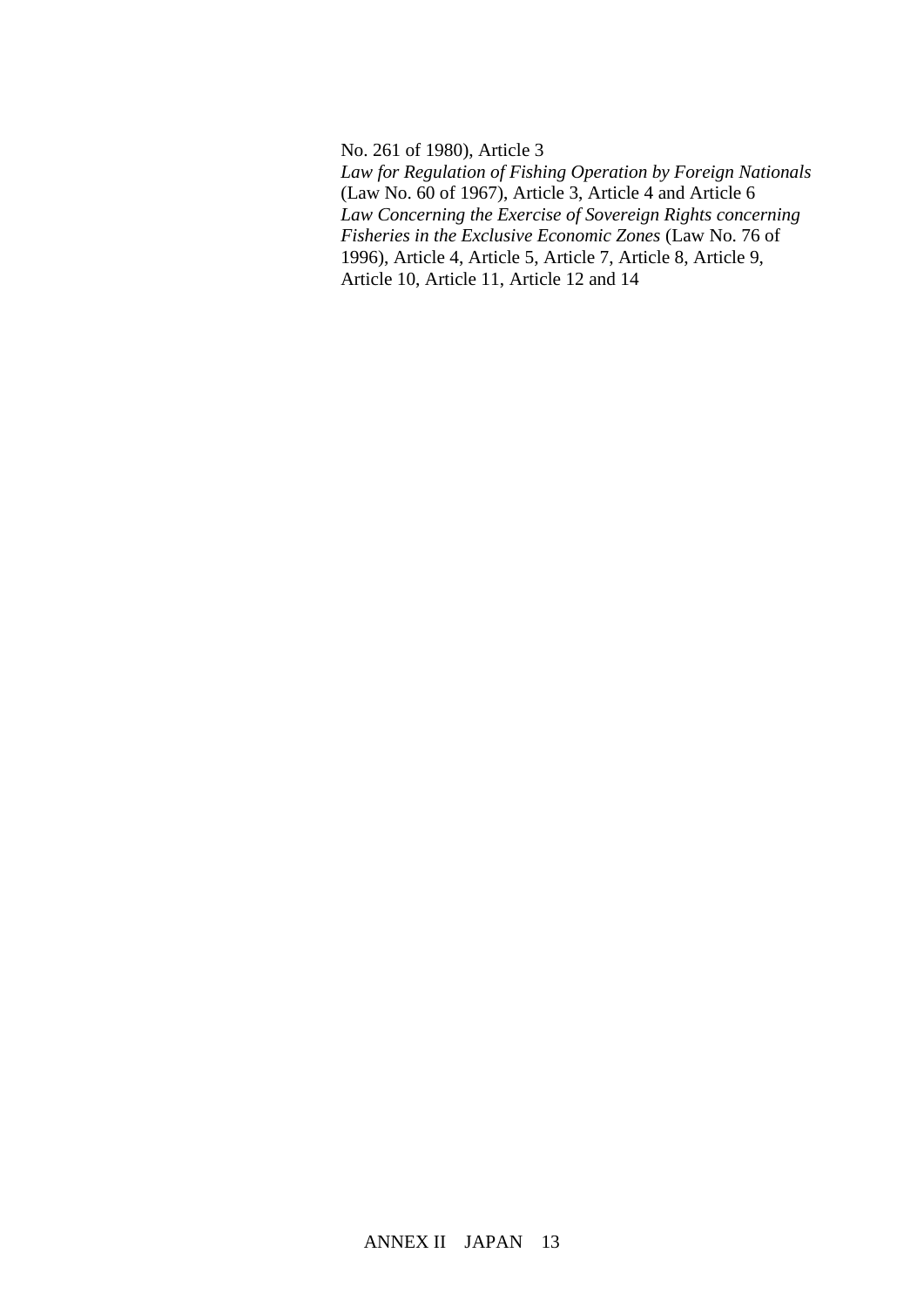**Sector:** 

**Sub-Sector:**

**Industry**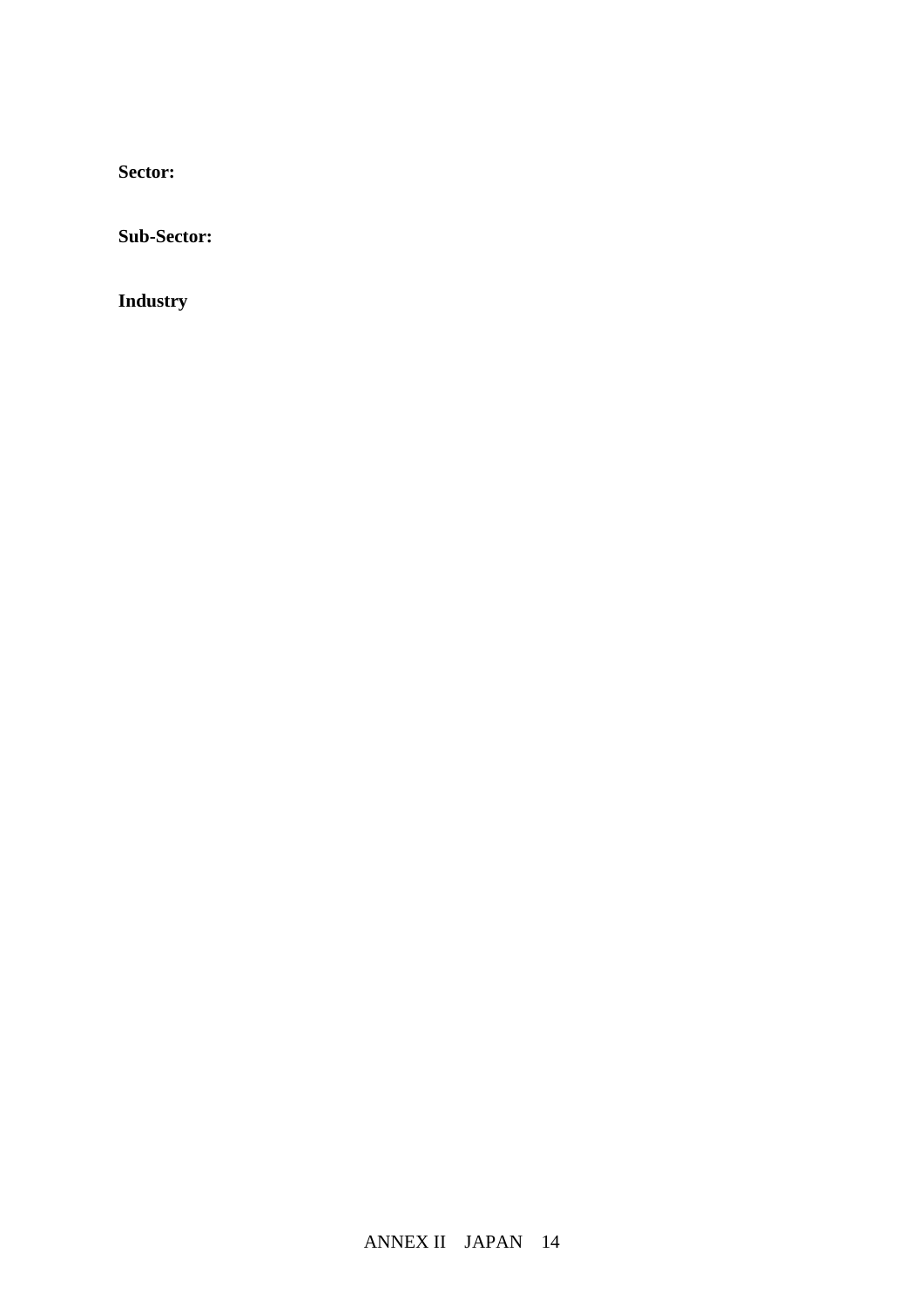| Sector:                         | Public Law Enforcement and Correctional Services and Social<br><b>Services</b>                                                                                                                                                                                                                                                                                                                                                                     |
|---------------------------------|----------------------------------------------------------------------------------------------------------------------------------------------------------------------------------------------------------------------------------------------------------------------------------------------------------------------------------------------------------------------------------------------------------------------------------------------------|
| <b>Sub-Sector:</b>              |                                                                                                                                                                                                                                                                                                                                                                                                                                                    |
| <b>Industry Classification:</b> |                                                                                                                                                                                                                                                                                                                                                                                                                                                    |
| <b>Obligations Concerned:</b>   | National Treatment (Article 9.4 and Article 10.3)<br>Most-Favoured-Nation Treatment (Article 9.5 and Article 10.4)<br>Performance Requirements (Article 9.10)<br>Senior Management and Boards of Directors (Article 9.11)<br>Market Access (Article 10.5)<br>Local Presence (Article 10.6)                                                                                                                                                         |
| <b>Description:</b>             | <b>Investment and Cross-Border Trade in Services</b><br>Japan reserves the right to adopt or maintain any measure<br>relating to investments or the supply of services in public law<br>enforcement and correctional services, and in social services<br>established or maintained for a public purpose: income security<br>or insurance, social security or insurance, social welfare, public<br>training, health, child care and public housing. |

**Existing Measures:**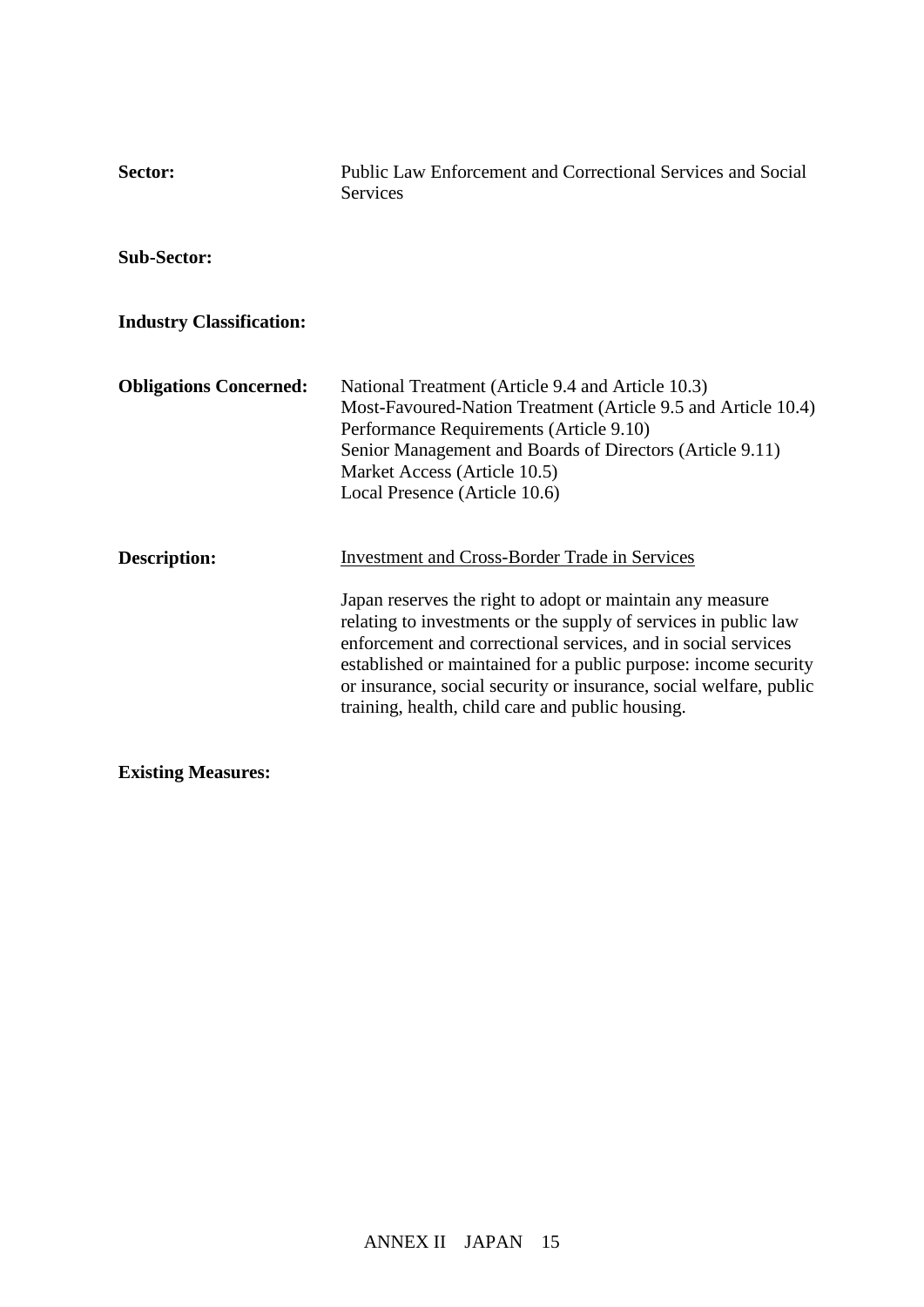| Sector:                         | <b>Security Guard Services</b>                                                                                                                           |
|---------------------------------|----------------------------------------------------------------------------------------------------------------------------------------------------------|
| <b>Sub-Sector:</b>              |                                                                                                                                                          |
| <b>Industry Classification:</b> |                                                                                                                                                          |
| <b>Obligations Concerned:</b>   | National Treatment (Article 10.3)<br>Market Access (Article 10.5)<br>Local Presence (Article 10.6)                                                       |
| <b>Description:</b>             | <b>Cross-Border Trade in Services</b><br>Japan reserves the right to adopt or maintain any measure<br>relating to the supply of security guard services. |
| <b>Existing Measures:</b>       | <i>Security Business Law</i> (Law No. 117 of 1972), Article 4 and<br>Article 5                                                                           |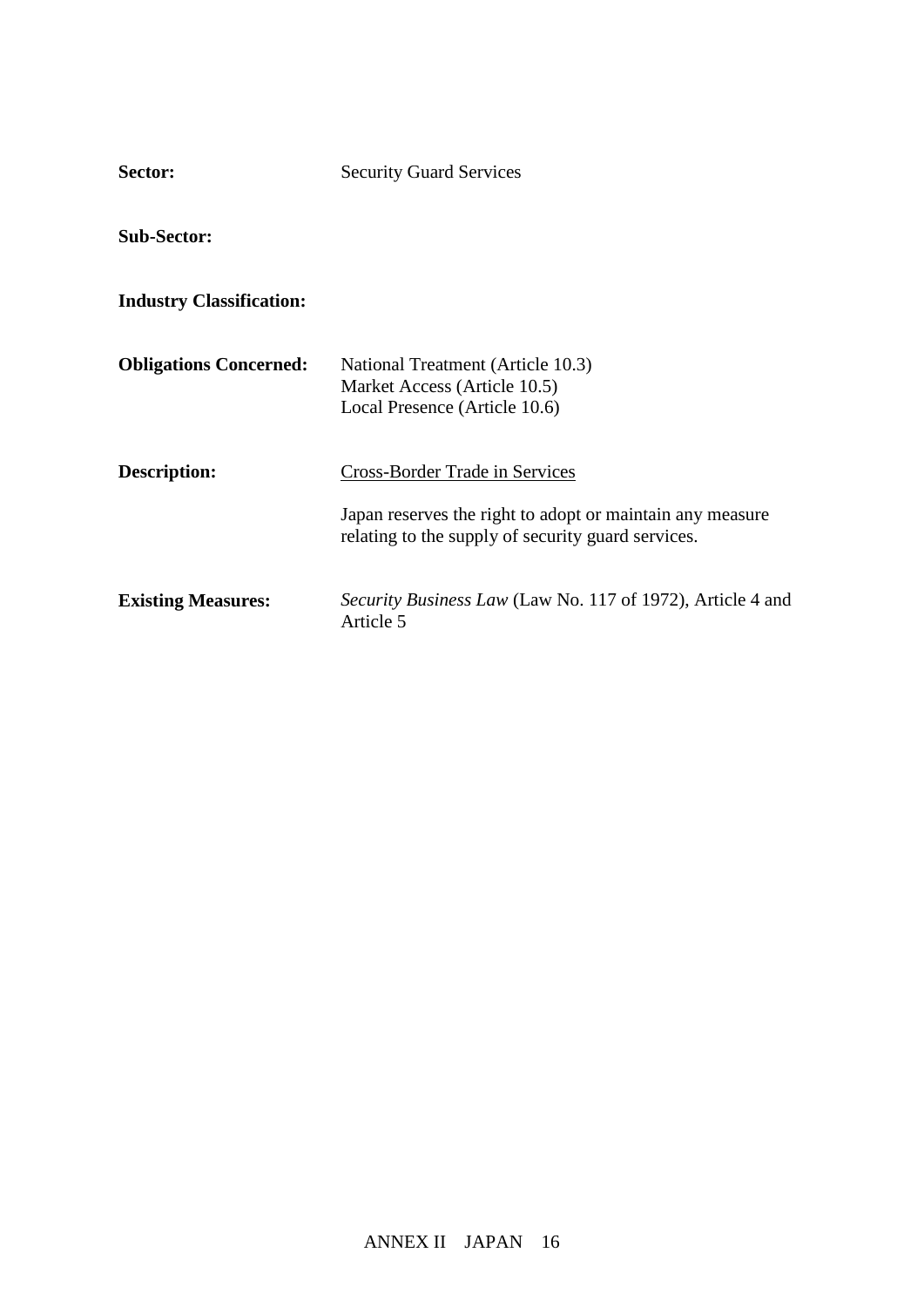**Sector:**